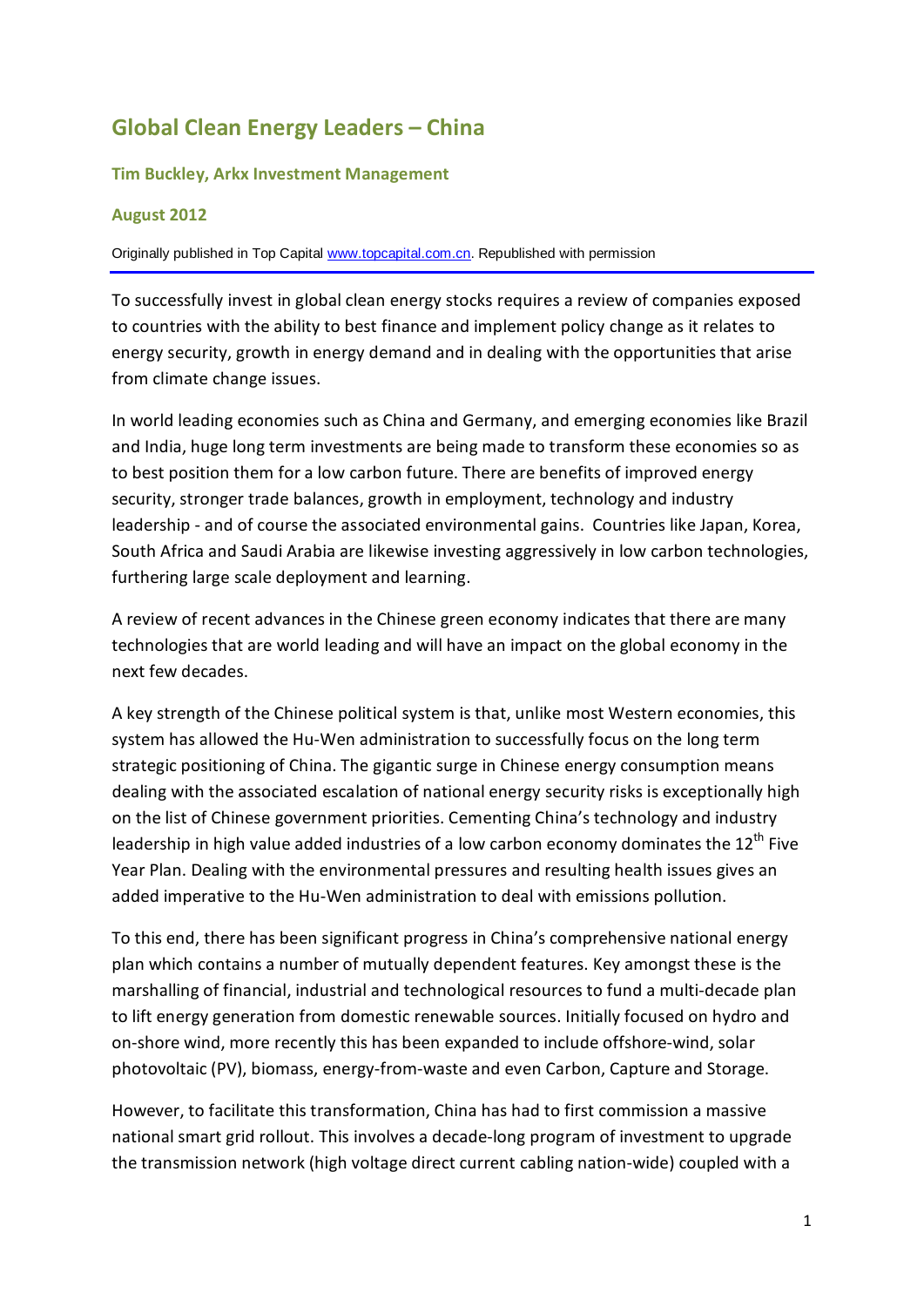rollout of 300 million smart meters. To-date, the magnitude of this grid transformation investment is only paralleled by Germany.

Given the rapid urbanization and industrialization of the economy, per-capita consumption of energy continues to accelerate. To alleviate this, the government has mandated significant gains in energy efficiency of 3-4% pa. Adding significant new capacity across the entire renewable energy generation spectrum while improving the grid and driving energy efficiency provides such a combined momentum as to make real progress this decade.

China is aiming to increase its technology and industrial self-sufficiency and global leadership, both to best gain from the high value employment opportunities and build its export domination of these newly emerging global industries.

It is recognized that China's growth challenge is so large that demand for coal, gas and oil will continue to rise for another five years at least. China's carbon emissions will continue to rise as a result. However, the size of the country and rate of China's GDP growth means it needs every available clean energy solution in orders of magnitude greater than anywhere else in the world. That said, China is doing all it can to address these issues within the context of moving towards a more sustainable economic model. Fossil fuel demand in China will peak before 2020 and then progressively decline as new technologies are rapidly scaled up. While China is also making mistakes in the process by trying to move too fast (witness the July 2011 Wenzhou rail disaster and the massive opportunity cost of non-grid connected wind farms over 2009-2011) the quantity of capital investment is such that China is driving down the costs of these emerging technologies and building economies of scale.

It is useful to provide a snapshot of supporting facts that provides a basis for this bullish view of cleantech investments in China.

## **Environmental Protection**

China's 12<sup>th</sup> Five Year Plan detailed an intention to invest RMB 3.1 Trillion (USD500 billion) in environmental protection projects. A major area of focus is waste management, including a push to expand Waste-to-Energy and Water Treatment. Hong Kong listed China Everbright International is a major beneficiary of this investment program, being a leading operator in both these segments. China Everbright (HK: 0257) reported revenues up +25% year-on-year in 2011, with this rate of growth forecast to be repeated in 2012. This reflects a massive step-up in investment. China Everbright stated in its interim report:

*"In the first half of 2011, energy conservation and environmental protection have been accorded first priority among seven emerging strategic industries by the Central Government and efforts have been escalated to promote environmental protection and energy conservation industries."* It added that the company *"has secured 58 environmental protection and alternative energy projects commanding a total investment amounting to RMB 12 billion."*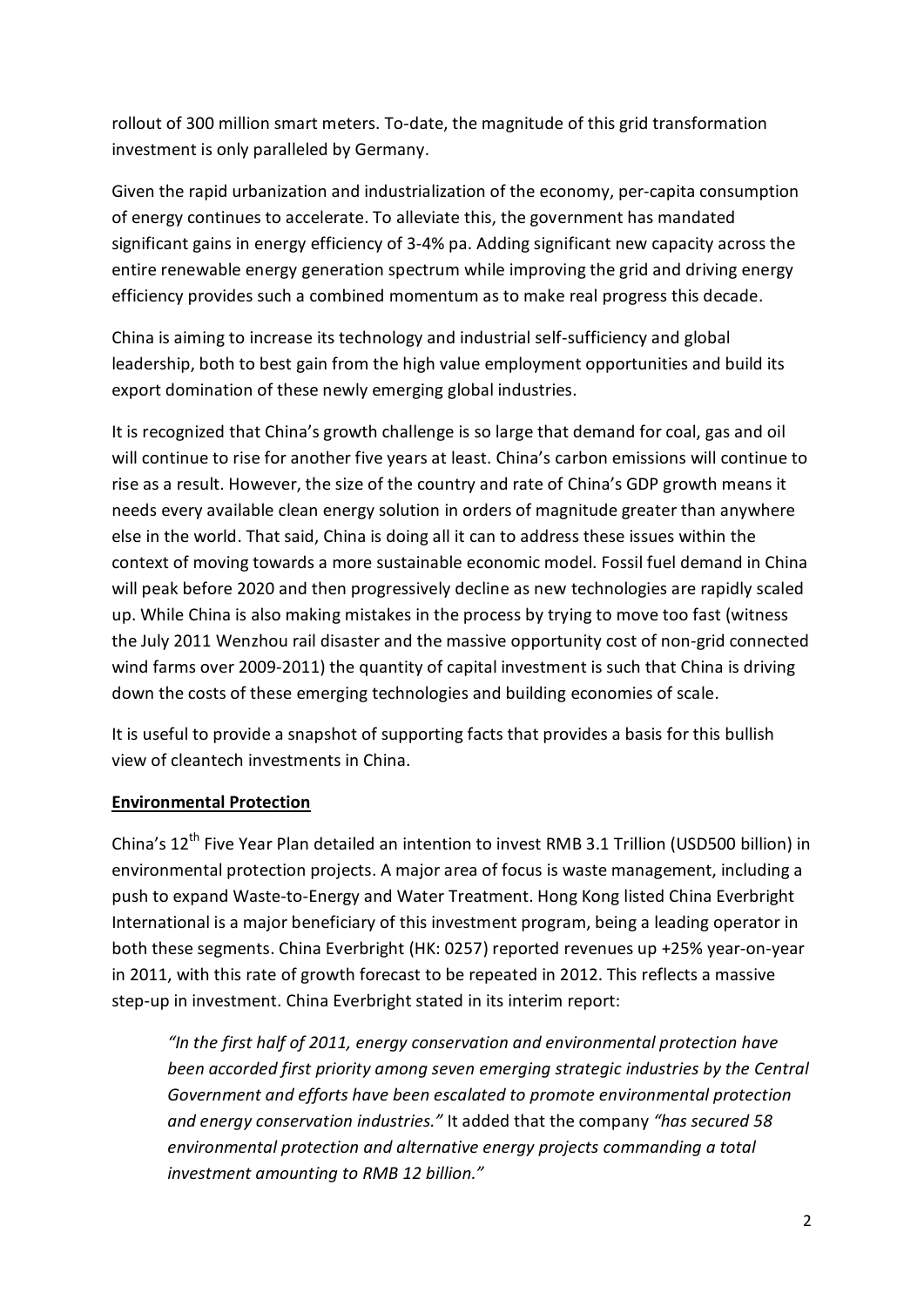With each tonne of landfill avoided by Energy-from-Waste processing, almost a tonne of carbon dioxide emissions into the atmosphere is also avoided. Given the ongoing trends of urbanization and increased consumer spending, avoiding landfill issues is a key Chinese priority. The by-products of clean electricity, steam generation and reduced carbon emissions are more than a convenient bonus.

## **Smart Grid**

Having introduced a standardized national technology basis for smart meters in 2010, China conducted tenders for 110 million smart meters over the course of 2010 and 2011. This represents the first 36% of a 300 million nationwide smart meter rollout. Some 70 million smart meters were installed in 2011 alone, with a goal to complete this national program by 2018. In 2011 China also introduced a progressive power tariff system, and we expect 2012 will see the introduction of time-of-use pricing – leveraging off the emerging smart meter system.

Wasion Group Holdings (HK:3393) is a HK listed firm that is the leading supplier of smart meters in China. Wasion has built up its own research and development capacity such that it is the number one supplier to both State Grid Corporation of China and China Southern Power Grid Company. We expect Wasion to grow into one of the leading global suppliers of new generation smart meters. In May 2012, Wasion announced a formal agreement with world leading clean energy firm Siemens AG of Germany. Wasion will progressively supply smart meters globally for distribution through Siemens network.

## **National Solar Plan – the Golden Sun Initiative**

The building of massive domestic scale in polysilicon, wafers, cells and modules manufacturing over 2008-2011 has driven huge economies of scale, resulting in dramatic reductions in cost of production at all stage of the solar manufacturing chain. Even though China installed less than 1% of all solar installations globally in 2010, it manufactured and exported some 40% of the world's solar modules. This global market share grew to 50% by 2012. Despite decades of technology leadership in solar by Japan, Germany and America, from a standing start in 2005, China has rapidly grown to today being placed as the world leader across the entire solar value chain.

2011 saw solar module prices drop 60% year-on-year to US\$1.00 per watt. A further 20% price decline has been seen to-date in 2012. We do not expect any sustained recovery in unit pricing for solar components. Indeed, further price reductions of 10-15% pa are expected over 2012-2015, driven by overcapacity, further technology innovation and economies of scale. This rampant deflation underpins a massive drive towards solar grid parity on retail pricing over 2012-2015 for high solar radiation and / or high power price states or countries (for example, Australia, Germany, California, Italy, India and parts of China).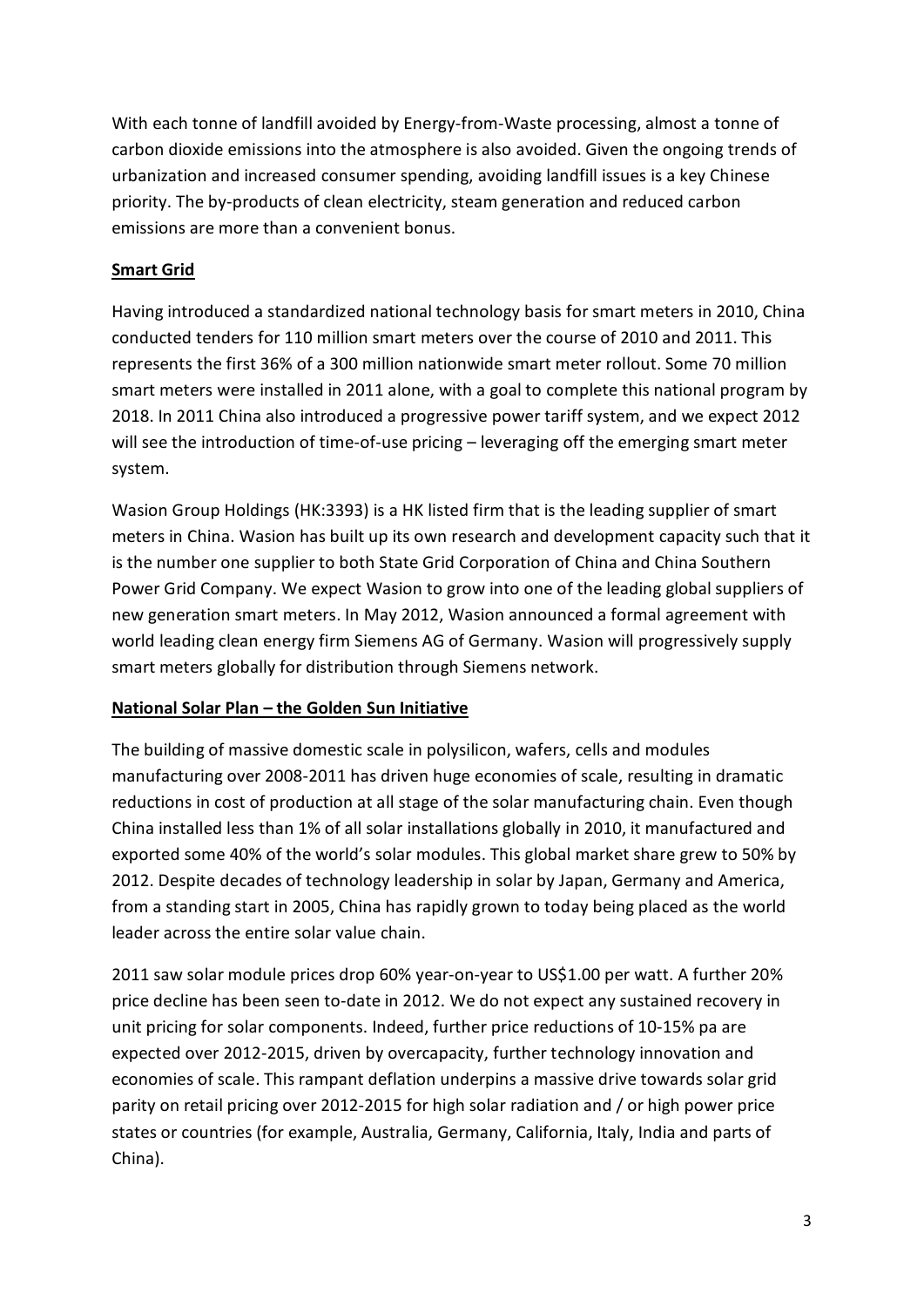The August 2011 Chinese national Feed-in-Tariff announcement (Rmb1.15/kWh in 2011, falling to Rmb1.00/kWh in 2012) was a landmark event for the solar industry globally. This heralded a push into downstream domestic installation of solar in China for the first time. Chinese domestic solar installations have quadrupled from 520 megawatts (MW) in 2010 to well over 2.0 gigawatts (GW) in 2011. As Suntech and Trina Solar each forecast early in 2012, we expect Chinese domestic solar installs to double again in 2012 to 4.0-6.0 GW and then almost double again to 6.0-8.0 GW in 2013. This is likely to see China as the #1 solar installation market in the world by 2013 at the latest (overtaking Germany, Italy and America). While the headline Rmb1.00/kWh tariff is low by global solar FiT comparisons, the Chinese Government has awarded 'one-off' additional subsidies of up to 50% of project costs to build initial installation knowledge and speed up-take. Progressive reductions in the FiT over time are a logical outcome to progressively reduce the rate of subsidy as the solar industry moves to being self-sustaining.

One Hong Kong listed firm, GCL Poly Energy (HK: 3800) first entered the polysilicon business in 2009 through acquisition then internal investment. GCL Polysilicon had 46,000 tpa of allnew polysilicon capacity operational in China by end 2011. We estimate GCL will hold a global market share of 20% in 2012. GCL exited 2011 with a cash manufacturing cost approaching US\$20/kg, the lowest in the world. Largely due to GCL's relentless drive to lower costs, improve efficiency and expand capacity ahead of demand, global polysilicon prices dropped 65% over 2011 to US\$30/kg. GCL is working on the premise it can sustainably deliver longer term gross profit margins of 30% even at polysilicon prices of US\$25/kg.

The speed of expansion in the downstream solar installation market in China is evidenced by a number of firms announcing solar development projects that each larger than any existing solar project in operation anywhere in the world today. LDK Solar (NYSE:LDK) announced in June 2012 it had won three 200 MW solar projects in Gansu province (in the cities of Jiuquan, Jayuguan and Zhangye). Shanghai Alex Solar Energy Science and Technology Co. announced that by 2016 it would develop a 1,000 MW solar project in Jinchang, also in Gansu. In December 2011HK listed China Windpower (HK: 0182)announced a 1,000 MW solar power project development agreement with the Jiayuguan government. Having never developed solar projects, China Windpower commissioned three solar PV projects in 2011 with a combined 48 MW, making it one of the top solar developers within China.

## **Funding of Clean Energy Initiatives**

In November 2011 China went further towards a clean energy future, increasing its thermal power tariff from Rmb0.4 to Rmb0.8c/kWh, allocating these funds to the National Clean Energy Fund. Goldman Sachs estimates this will see the China Clean Energy subsidy increase from Rmb21 billion in 2011 to Rmb 42 billion in 2012 (USD6.5bn pa). The polluting fossil fuel industry is being increasingly taxed to fund the development of renewable energy alternatives. The China government is clearly not caught in the Australian and American trap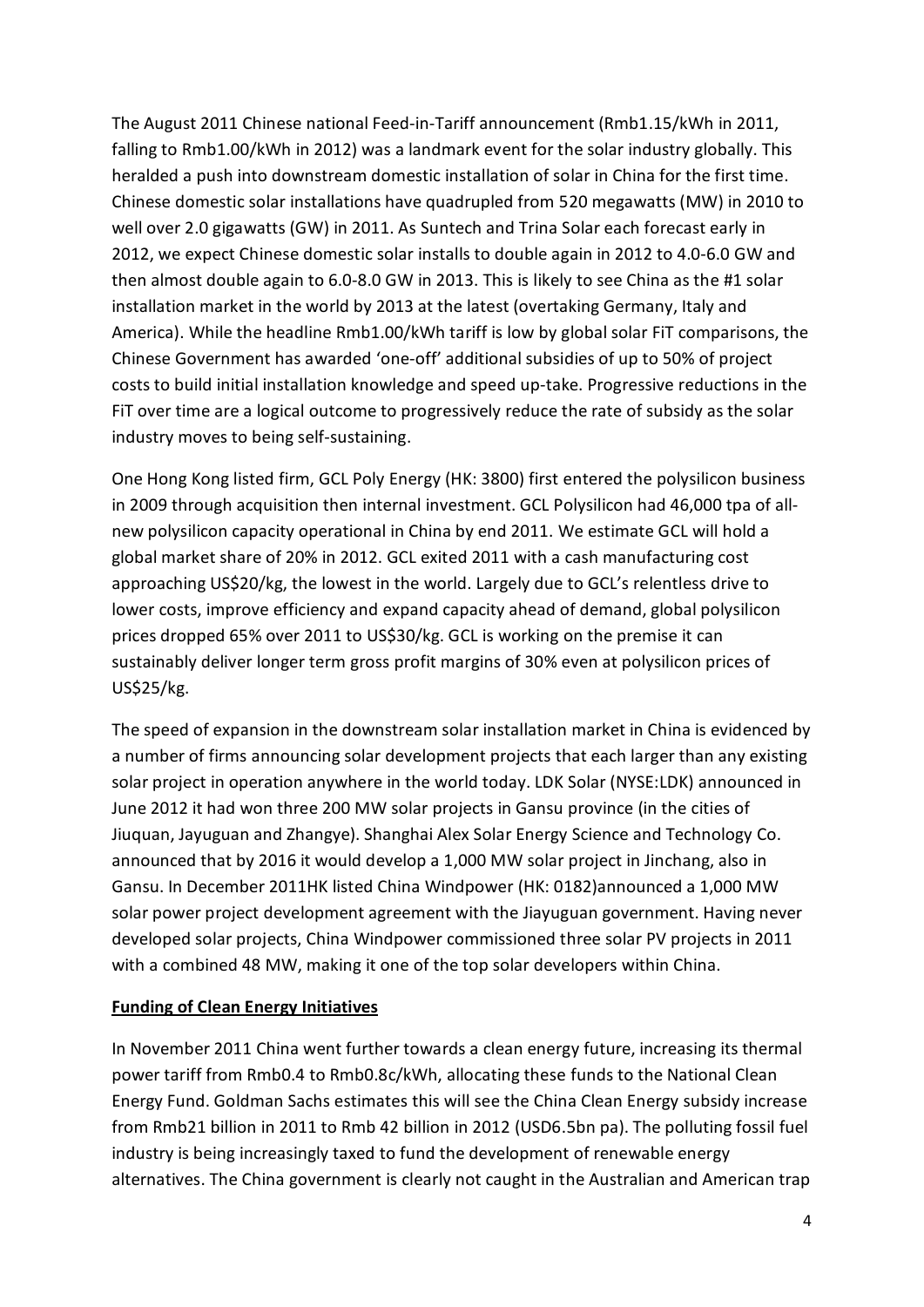of being beholden to the fossil fuel industry's lobbists! It is entirely logical that the Chinese government will double this tax again in 2013, and probably again in 2014.

## **Lessons from the Development of the Chinese Wind Sector**

In 2008 China installed 6 GW of wind farms nationally, doubling their total installed base in one year to 12 GW after a decade of investment. By the end of 2011, China had an estimated total of installed wind farms of 57 GW. China installed some 15 GW alone over the 2011 year, 40% of all wind farms installed globally. China now has more wind farms than any other nation. China has the installed capacity to manufacture 20-30 GW of wind turbines annually.

Like the Wenzhou rail disaster, the Chinese development of wind farms has not been without its setbacks. Over the course of 2009-2011, some 30% of new wind farms in China were commissioned well before new transmission lines were installed to connect the facilities to the grid. From China's perspective, the magnitude of its energy security problem is such that the Chinese government underwrote the wind farm industry's off-take agreements until the State Grid Corporation of China was able to catch up.

China's National Development and Reform Commission (NDRC) released a report in October 2011 suggesting China's installed wind capacity could reach 1,000 GW (one million MW) by 2050. The NDRC estimates wind can generate 17% of China's electricity by 2050 (vs 2% today). China's intermediate plan to have an installed wind farm base of 200 GW by 2020 and 400 GW by 2030 'only' requires China to maintain the current 15 GW pa installation rate.

Bloomberg New Energy Finance estimates that the cost of wind turbines has fallen by a compound annual rate of 14% since 1984. In large part the development of Chinese wind manufacturing has accelerated this deflationary trend, such that wind is well on track to reach grid-parity with fossil fuels in the medium term. Thereafter, like the impact of solar energy, this will have a decidedly deflationary impact on Chinese energy prices longer term.

China's leading wind turbine companies have been accelerating plans to export wind turbines to Europe, the Americas, Australasia and Latin America over 2010 and 2011. Lack of firm orders was initially an obstacle for the as-yet unproven turbine technologies of China (a turbine needs to be proven up in each country's specific conditions before bankability is assured). However, given the massive financial resources available to develop export markets from the China Development Bank, Chinese wind turbine companies have vertically integrated downstream into project development during 2011 in Australia, Pakistan, Chile, Greece, Ireland, Bulgaria and America. By contrast, most Western wind turbine firms are busy closing manufacturing capacity as profit margins have collapsed post the financial crisis.

# **Offshore Wind Farms – 30 GW by 2020?**